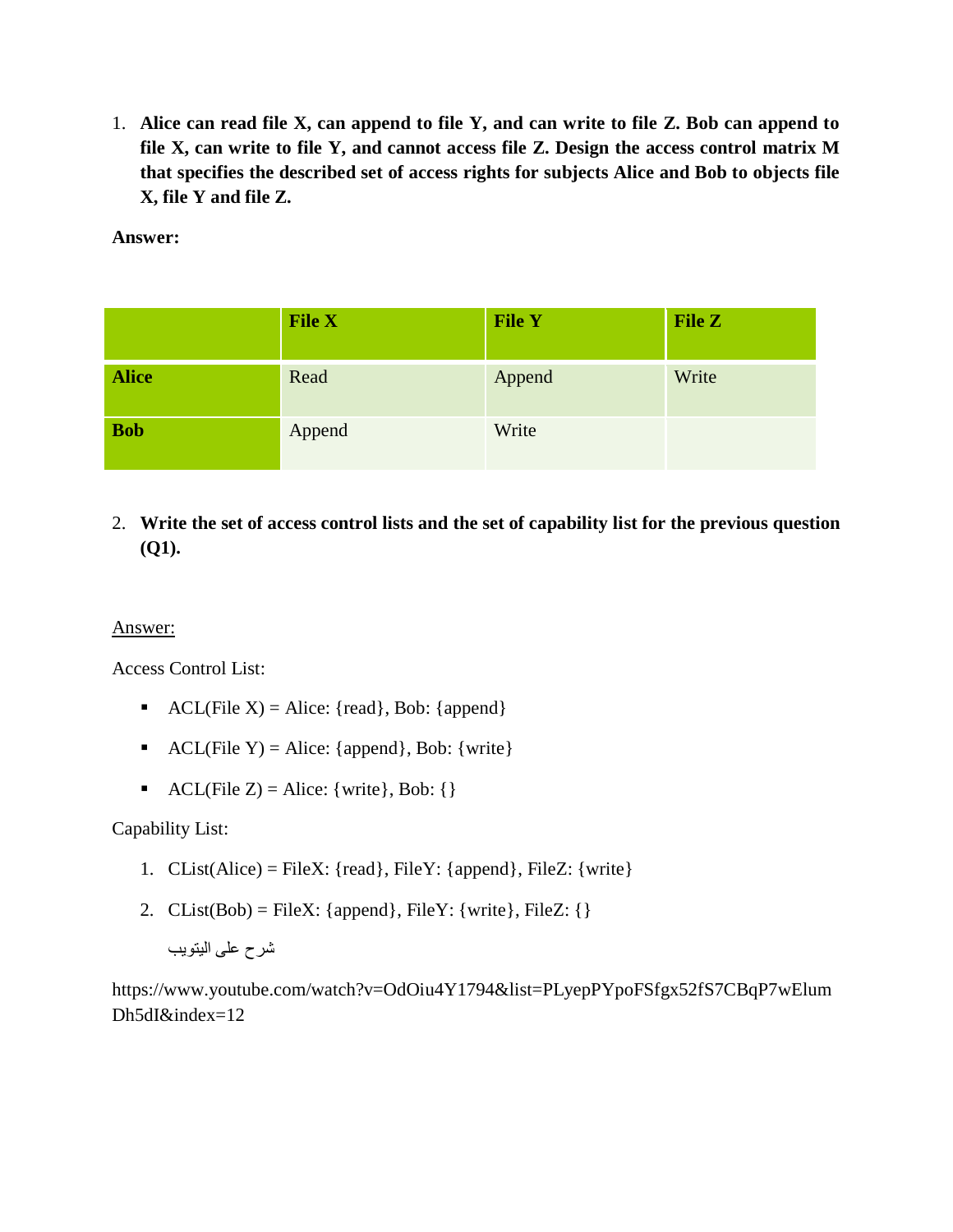#### **3. What is port scanning and how is it typically launched?**

Answer: Port scanning is not an attack but rather is a means for a cracker to detect a system's vulnerabilities to attack. Port scanning typically is automated, involving a tool that attempts to create a TCP/IP connection to a specific port or a range of ports. Because port scans are detectable, they are frequently launched from zombie systems.

## **4. What is the difference between symmetric and asymmetric encryption?**

Answer: In a symmetric encryption algorithm, the same key is used to encrypt and to decrypt. In an asymmetric encryption algorithm, there are different encryption and decryption keys. Asymmetric encryption is based on mathematical functions instead of the transformations used in symmetric encryption, making it much more computationally expensive to execute.

## **5. What is a process, and how is it managed in Windows 7?**

Answer: A process is an executing instance of an application containing one or more threads. Threads are the units of code that are scheduled by the operating system. A process is started when some other process calls the CreateProcess routine, which loads any dynamic link libraries used by the process, resulting in a primary thread. Additional threads can also be created. Each thread is created with its own stack with a wrapper function providing thread synchronization

#### **6. File Operation ?**

- 1. Create.
- 2. Write at write pointer location.
- 3. Read at read pointer location.
- 4. Reposition within file seek.
- 5. Delete.
- 6. Truncate.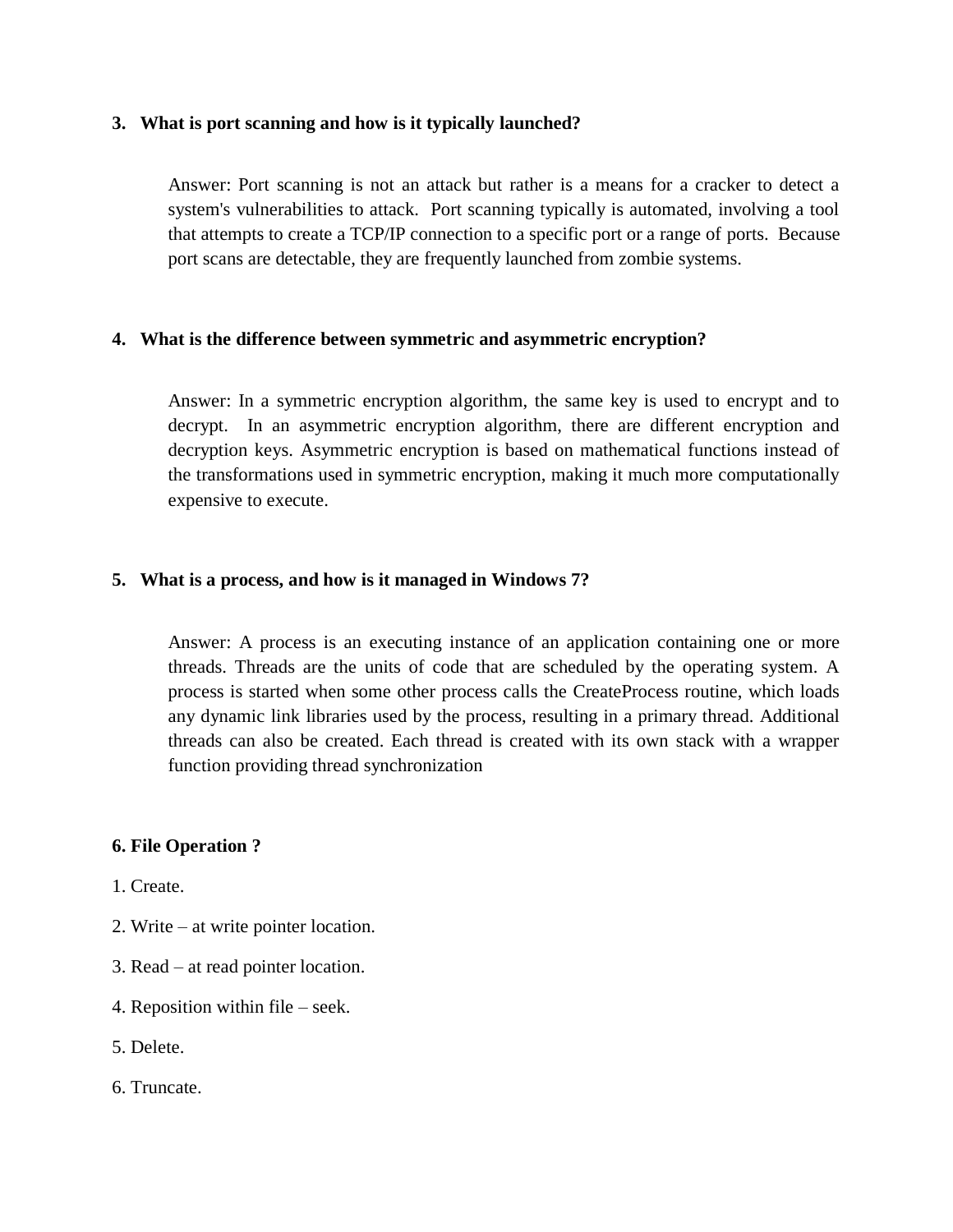7. Open (Fi) – search the directory structure on disk for entry Fi, and move the content of entry to memory.

8. Close (Fi) – move the content of entry Fi in memory to directory structure on disk.

## **7. Bootstrap program?**

is loaded at power-up or reboot

- 1. Typically stored in ROM or EPROM, generally known as firmware
- 2. Initializes all aspects of system
- 3. Loads operating system kernel and starts execution

## **8. round robin scheduling (RR)**

[https://www.youtube.com/watch?v=w\\_24qrbcBTs](https://www.youtube.com/watch?v=w_24qrbcBTs)

# 7<sup>th</sup> Case: Round Robin (RR)

Draw Gantt Chart and Calculate The Average Waiting Time, where  $Quantum = 5 ms$ 

| <b>Process</b> |              | Waiting time:<br><b>Burst Time</b> |                                         |    |    |  |    |  |
|----------------|--------------|------------------------------------|-----------------------------------------|----|----|--|----|--|
| 71             | $12 - 7 - 2$ |                                    | $P1 = 0 + (24 - 5) + (37 - 29) = 27$    |    |    |  |    |  |
| 72             | 8—3          |                                    | $P2 = 5 + (29 - 10) = 24$               |    |    |  |    |  |
| - 19           |              |                                    | $P3 = 10$                               |    |    |  |    |  |
| <b>P4</b>      | $10-5$       |                                    | $P4 = 14 + (32 - 19) = 27$<br>$P5 = 19$ |    |    |  |    |  |
| <b>P5</b>      |              |                                    |                                         |    |    |  |    |  |
| P <sub>2</sub> | P4<br>P3     | P5                                 | P1                                      | P2 | P4 |  |    |  |
|                | 10           | 19                                 | 24                                      | 29 | 32 |  | 39 |  |

Average waiting time = (27 + 24 + 10 + 27 + 19) / 5 = 107 / 5 = 21.4

## 9. Disk scheduling :

<https://www.youtube.com/watch?v=T-Rvkofm19I>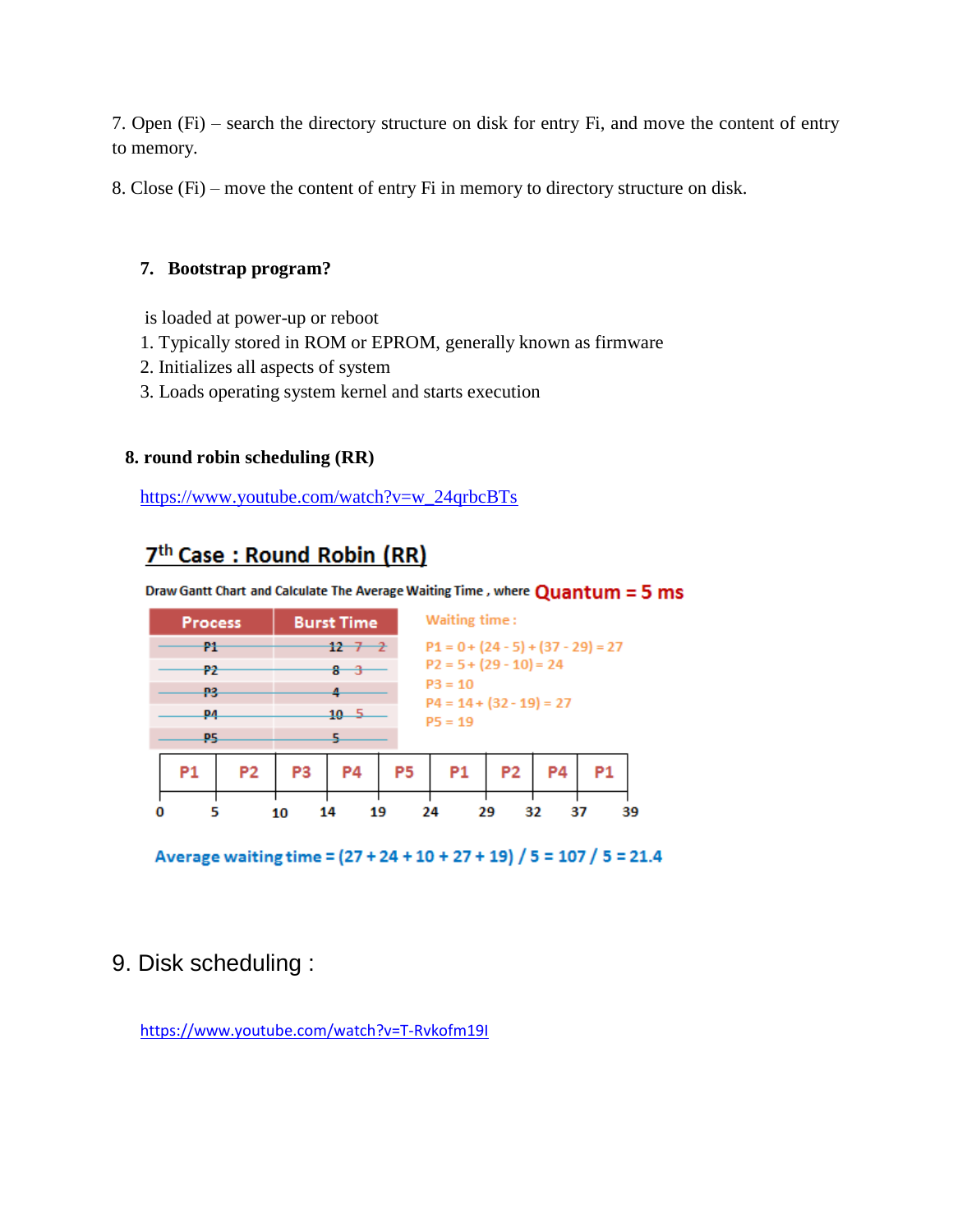## 10. Page replacement:

<https://www.youtube.com/watch?v=lwmqgip-hN4>

## 11. CPU scheduling :

[https://www.youtube.com/watch?v=XXrx9ricm\\_w](https://www.youtube.com/watch?v=XXrx9ricm_w)

# **CPU Scheduling**

## 1st Case: FCFS (First Come First Served)

Suppose that the processes arrive at time 0, in the order: P1, P3, P2, P4 Draw Gantt Chart and calculate the average waiting time using the given table ??

| <b>Process</b> | <b>Burst Time</b> | Waiting time:        |
|----------------|-------------------|----------------------|
| P1             |                   | $P1 = 0$             |
| P2.            |                   | $P2 = 8$<br>$P3 = 3$ |
| P3             |                   | $P4 = 17$            |
| PД             |                   |                      |

| P1 | P3 | PΔ |    |
|----|----|----|----|
|    |    |    | 94 |

Average waiting time =  $(0 + 8 + 3 + 17) / 4 = 7$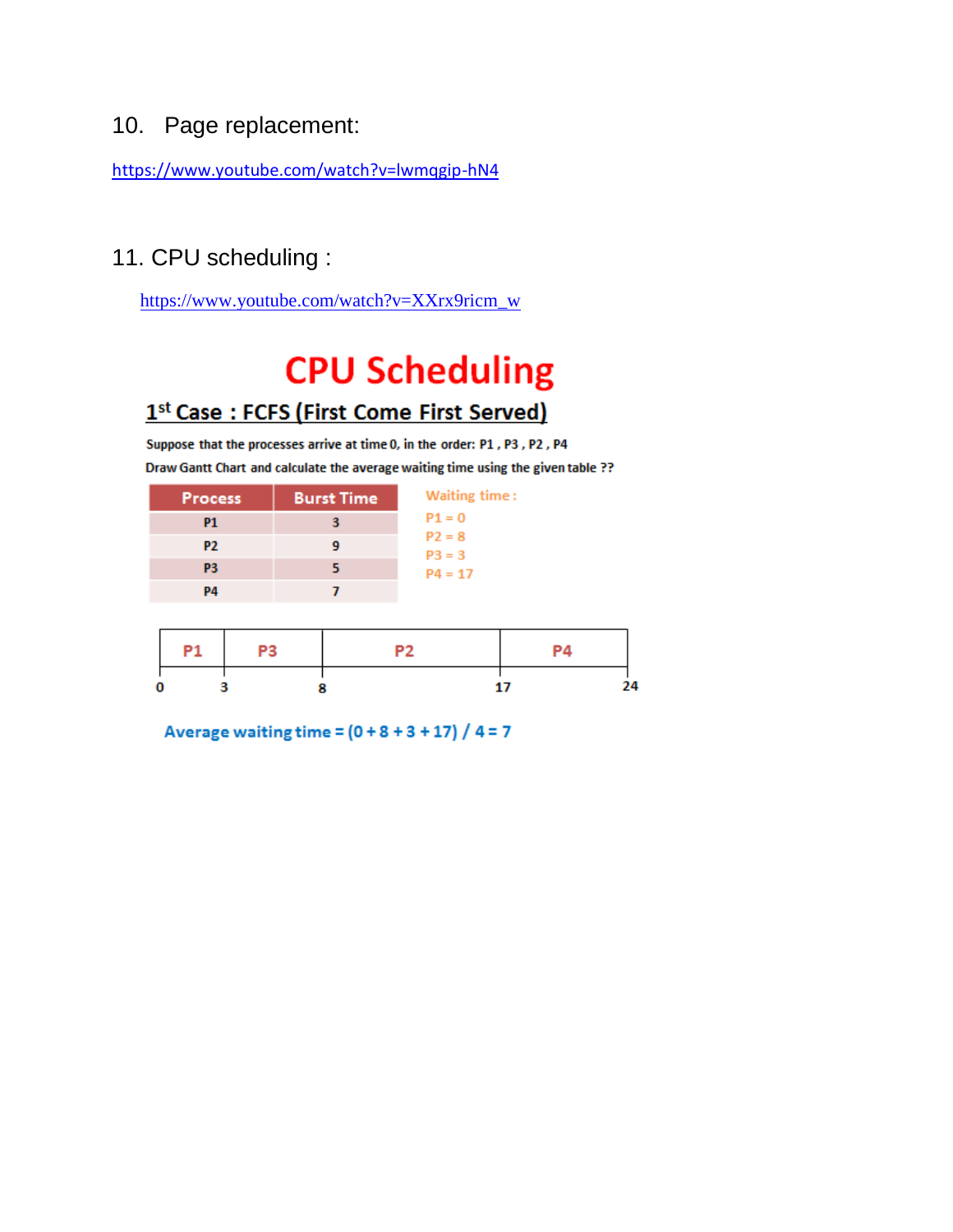# 2<sup>nd</sup> Case: FCFS (First Come First Served)

Draw Gantt Chart and calculate the average waiting time using the given table ??

| <b>Process</b>         | <b>Burst</b><br><b>Time</b> | <b>Arrival</b><br><b>Time</b> | Waiting time: start time - arrival time<br>$P1 = 0 - 0 = 0$ |    |    |
|------------------------|-----------------------------|-------------------------------|-------------------------------------------------------------|----|----|
| <b>P1</b><br><b>P2</b> | 20<br>12                    | $\bf{0}$<br>3                 | $P2 = 24 - 3 = 21$<br>$P3 = 20 - 2 = 18$                    |    |    |
| P <sub>3</sub>         | 4                           | $\mathbf{2}$                  | $P4 = 36 - 5 = 31$                                          |    |    |
| <b>P4</b>              | 9                           | 5.                            |                                                             |    |    |
|                        | P1                          | РЗ                            | P2                                                          | P4 |    |
|                        |                             | 24<br>20                      |                                                             | 36 | 45 |

Average waiting time =  $(0 + 21 + 18 + 31) / 4 = 70 / 4$ 

# 3rd Case: SJF (short job first) non-Preemptive

Draw Gantt Chart and calculate the average waiting time using the given table ??

| <b>Process</b> | <b>Burst</b><br><b>Time</b> | <b>Arrival</b><br><b>Time</b> |                   | $P1 = 30 - 10 = 20$ | Waiting time: start time - arrival time |    |
|----------------|-----------------------------|-------------------------------|-------------------|---------------------|-----------------------------------------|----|
| <b>P2</b>      | 12 <sup>2</sup>             | $\bf{0}$                      | $P2 = 0 - 0 = 0$  | $P3 = 22 - 3 = 19$  |                                         |    |
| P <sub>3</sub> | 8                           | 3                             | $P4 = 12 - 5 = 7$ |                     |                                         |    |
| <b>P4</b>      | 4                           | 5.                            |                   | $P5 = 16 - 12 = 4$  |                                         |    |
| <b>P1</b>      | 10                          | 10                            |                   |                     |                                         |    |
| <b>P5</b>      | 6                           | 12                            |                   |                     |                                         |    |
| P2             | P4                          | P5                            |                   | P3                  | P1                                      |    |
| 0              | 12                          | 16                            | 22                |                     | 30                                      | 40 |

Average waiting time =  $(20 + 0 + 19 + 7 + 4)$  / 5 = 50 / 5 = 10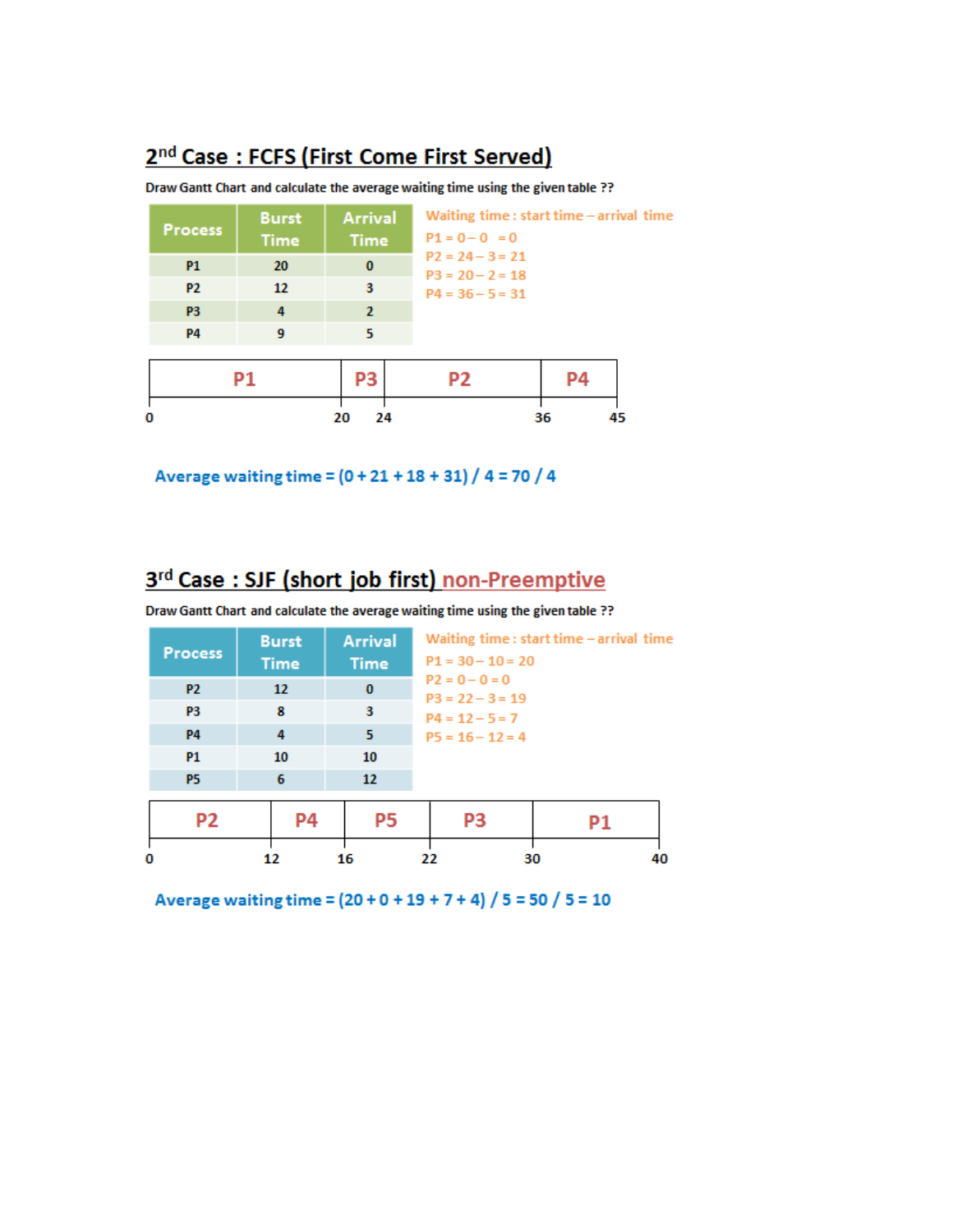# 4<sup>th</sup> Case: SJF (short job first) Preemptive

#### Draw Gantt Chart and calculate the average waiting time using the given table ??

| <b>Process</b>              | <b>Burst</b><br><b>Time</b> | <b>Arrival</b><br><b>Time</b> |    | Waiting time : start time - arrival time<br>$P1 = 30 - 10 = 20$                  |                |    |    |  |  |  |
|-----------------------------|-----------------------------|-------------------------------|----|----------------------------------------------------------------------------------|----------------|----|----|--|--|--|
| $-$ <del>P2</del><br>$-$ P3 | $+2$ $+2$<br>$8 - 6$        | ۰                             |    | $P2 = (0 - 0) + (21 - 3) = 18$<br>$P3 = (3-3) + (9-5) = 4$<br>$P4 = (5 - 5) = 0$ |                |    |    |  |  |  |
| $-14$                       |                             |                               |    | $P5 = 15 - 12 = 3$                                                               |                |    |    |  |  |  |
| $-11$<br>P5                 | 10<br>6                     | $10-$<br>12 <sub>12</sub>     |    |                                                                                  |                |    |    |  |  |  |
|                             |                             |                               |    |                                                                                  |                |    |    |  |  |  |
| P <sub>2</sub>              | PЗ                          | P4                            | P3 | P5                                                                               | P <sub>2</sub> | P1 |    |  |  |  |
| 0                           |                             |                               |    | 15                                                                               | 21             | 30 | 40 |  |  |  |

Average waiting time =  $(20 + 18 + 4 + 0 + 3)$  / 5 = 45 / 5 = 9

# 5th Case: Priority Scheduling non-Preemptive

Draw Gantt Chart and calculate the average waiting time using the given table ??

| <b>Process</b> | <b>Burst</b><br>Time | Priority       | <b>Arrival</b><br><b>Time</b>   | Waiting time:<br>start time - arrival time |                |    |    |
|----------------|----------------------|----------------|---------------------------------|--------------------------------------------|----------------|----|----|
| <b>P1</b>      | 10                   | з              | All                             | $P1 = 6$                                   |                |    |    |
| <b>P2</b>      | 1                    | 1              | <b>Processes</b>                | $P2 = 0$<br>$P3 = 16$                      |                |    |    |
| P <sub>3</sub> | $\mathbf{z}$         | 4              | <b>Arrived at</b><br><b>The</b> | $P4 = 18$                                  |                |    |    |
| <b>P4</b>      | 1                    | 5              | <b>Same</b>                     | $P5 = 1$                                   |                |    |    |
| <b>P5</b>      | 5.                   | $\overline{2}$ | <b>Time</b>                     |                                            |                |    |    |
| P2             | Р5                   |                |                                 | P1                                         | P <sub>3</sub> |    | P4 |
| 0              |                      | 6              |                                 |                                            | 16             | 18 | 19 |

Average waiting time =  $(6 + 0 + 16 + 18 + 1)$  / 5 = 41 / 5 = 8.2